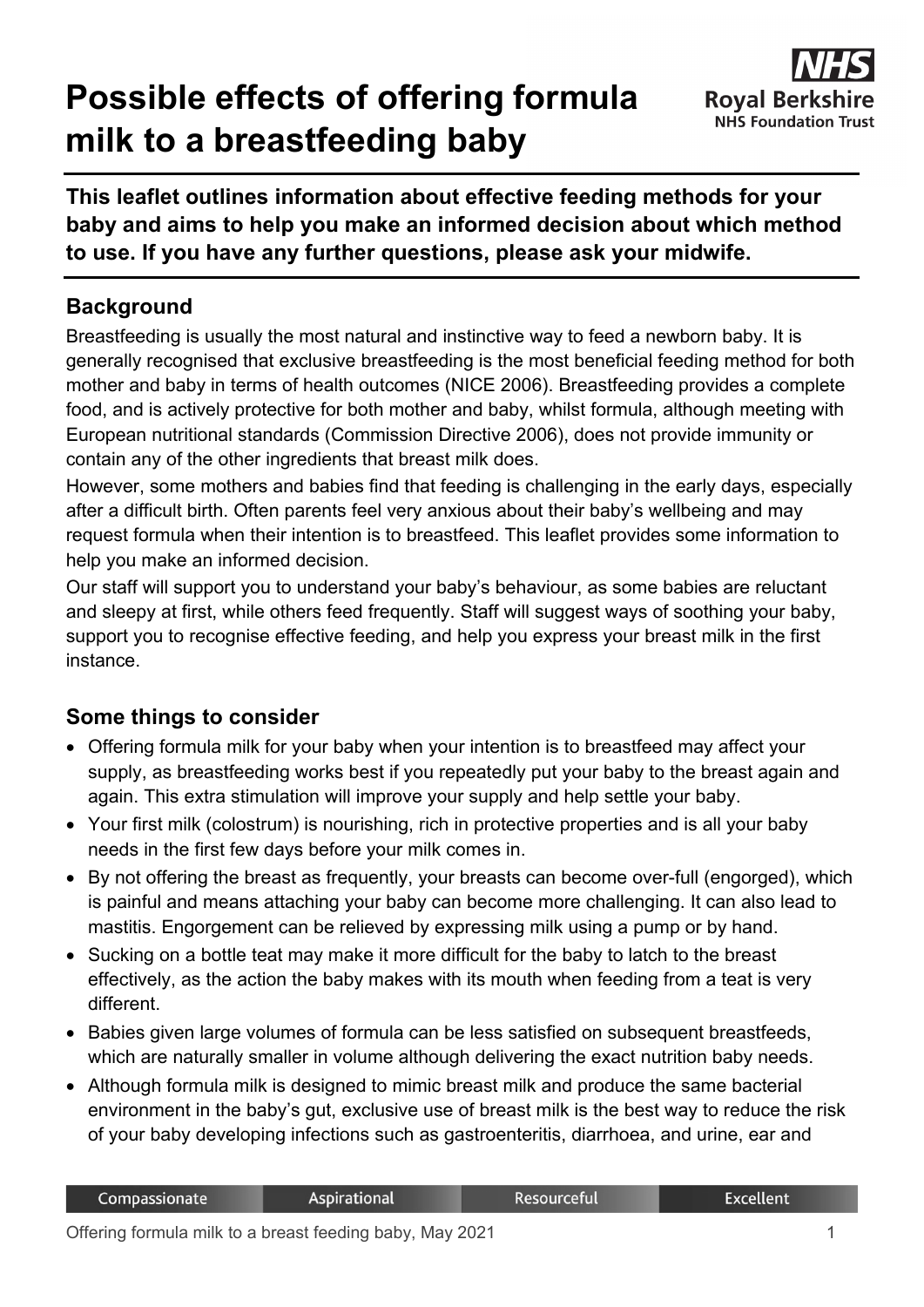chest infections. Additionally, some babies are intolerant to the cow's milk protein found in formula and can have gut disturbance when it is introduced.

- If there is a strong history of allergy in your family, avoiding the use of formula milk may reduce the risks of your baby developing hay fever, asthma and eczema.
- You may want to consider offering donor human milk (DHM). More information is available in the following leaflet 'Donor milk: is it an option for me?'

# **Helpful hints**

- Keep your baby near you and enjoy plenty of skin contact and talk to your baby, all of which will help soothe and calm you both.
- Hold your baby 'Kangaroo style' directly next to your skin, ensuring baby's mouth and nose are kept clear, so baby can breathe easily and be observed by you.
- Feed baby on early feeding cues (opening and closing mouth, sucking hands, turning head to side) and ring the call bell; our staff can help you to latch baby, as inefficient attachment can lead to sore nipples and an unsatisfied baby.
- Feed lying down so you can rest.
- Try a laid back position which encourages your baby's instinctive behaviour to self-latch.
- Express small but frequent amounts and give this to your baby regularly on a finger or by syringe. This will help to settle baby and stimulate a reluctant sleepy baby.
- Have a warm drink and talk to the staff about any concerns.

#### **Decisions**

If you do decide to give formula after reading this leaflet and considering your options, then the staff will be sensitive to your informed decision, and will support you to keep your options open to continue breastfeeding.

## **Suggestions**

- Offer the formula in small amounts to mimic how breastfeeding works.
- Use a cup where possible (your baby will lap the milk like a cat) to avoid possible teat confusion.
- Keep trying the baby on the breast. If nothing else, baby will enjoy the closeness.
- Maintain expressing so that all your options remain open. Things change rapidly and as babies grow, difficulties with latching often disappear.
- Continue with prolonged skin contact for as long as possible, as this stimulates your milk supply.
- Seek support from the infant feeding team as appropriate.

Resourceful